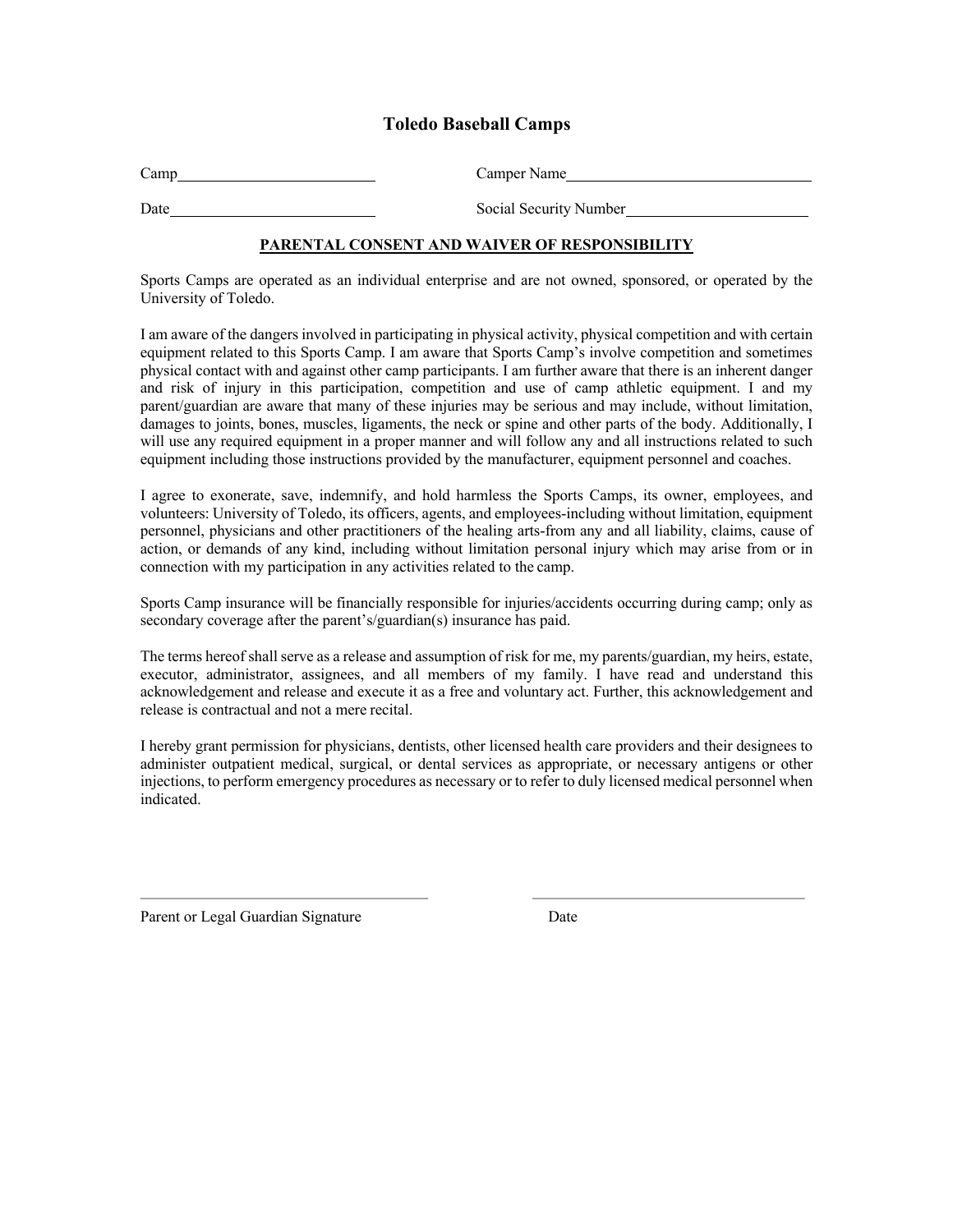### **MEDICAL CLEARANCE**

I hereby certify the named camper is physically able to participate in University of Toledo Sports Camps and that I know of no physical impairments which would in any manner limit his/her participation in such program*.* 

| Physician's      |      |
|------------------|------|
| <b>Signature</b> | Date |

**OR**

*Provide a state high school physical (within 12 months) at camp check-in*

### **MEDICAL & INSURANCE INFORMATION**

| Hospitalization Plan: Claim No.                                                                                             |  | Company Company Company Company Company Company Company Company Company Company Company Company Company Company Company Company Company Company Company Company Company Company Company Company Company Company Company Compan |  |  |  |  |
|-----------------------------------------------------------------------------------------------------------------------------|--|--------------------------------------------------------------------------------------------------------------------------------------------------------------------------------------------------------------------------------|--|--|--|--|
|                                                                                                                             |  |                                                                                                                                                                                                                                |  |  |  |  |
|                                                                                                                             |  |                                                                                                                                                                                                                                |  |  |  |  |
| *FRONT AND BACK COPY OF INSURANCE CARD SHOULD BE INCLUDED AT TIME OF<br><b>CHECK-IN*</b><br>Medical History (if pertinent): |  |                                                                                                                                                                                                                                |  |  |  |  |
| Allergies, present medication, special considerations:                                                                      |  |                                                                                                                                                                                                                                |  |  |  |  |
| Parent/Guardian                                                                                                             |  |                                                                                                                                                                                                                                |  |  |  |  |
|                                                                                                                             |  | Address City State Zip Code                                                                                                                                                                                                    |  |  |  |  |
|                                                                                                                             |  |                                                                                                                                                                                                                                |  |  |  |  |

### **EMERGENCY MEDICAL INFORMATION**

| <b>NAME</b> | <b>PHONE</b> | <b>CELL</b> |  |
|-------------|--------------|-------------|--|
|             |              |             |  |
| <b>NAME</b> | <b>PHONE</b> | CELL        |  |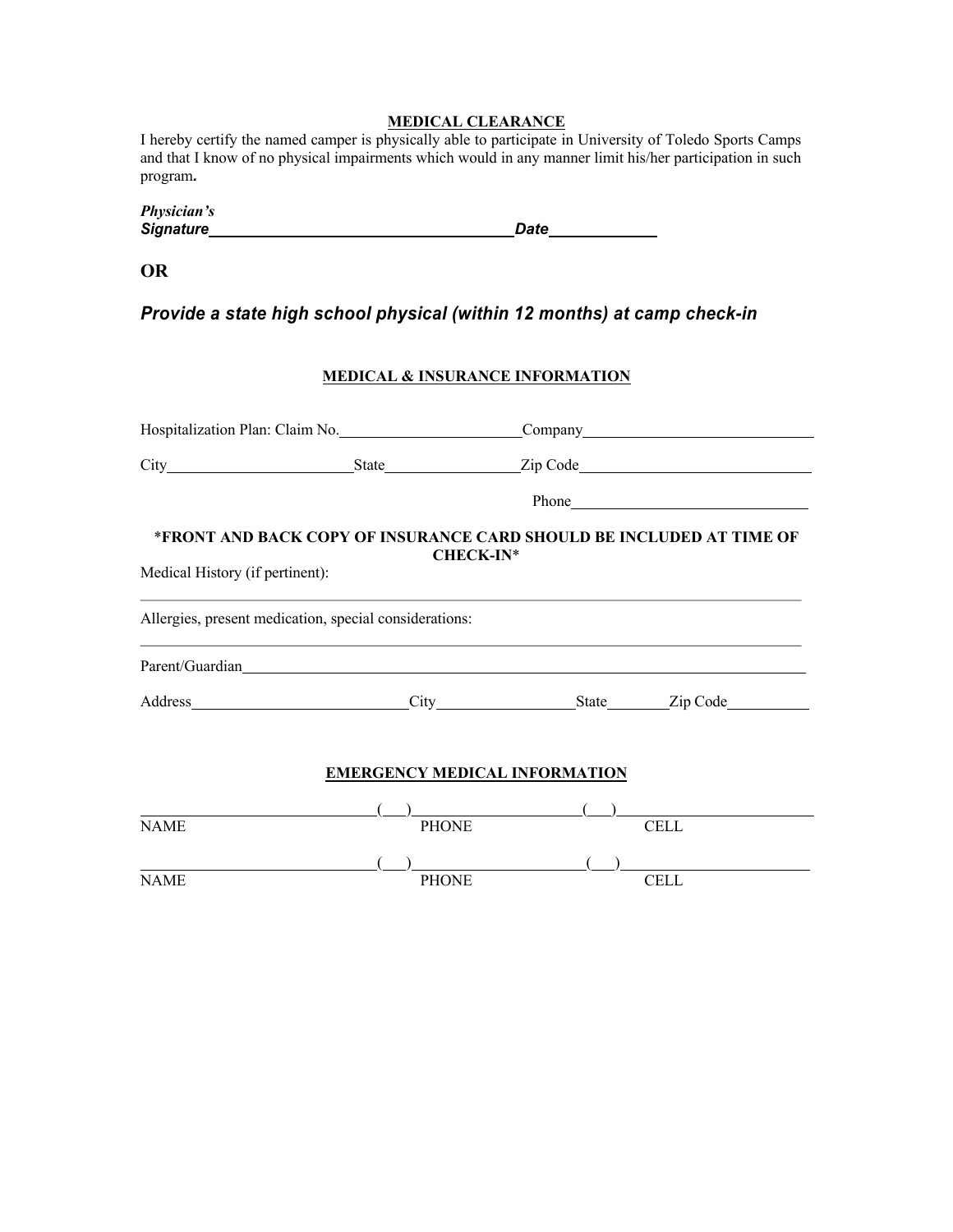**PLEASE READ THIS "RELEASE" CAREFULLY BEFORE SIGNING. THIS IS A LEGALLY BINDING DOCUMENT. IT MUST BE FULLY SIGNED AND SUBMITTED BEFORE YOU ARE ALLOWED TO PARTICIPATE.**

#### **I, the undersigned, wish for my child to participate in the Rob Reinstetle Baseball Camp on the dates, times and location as indicated above and, in consideration for my Child's participation, I hereby agree as follows:**

I understand that Rob Reinstetle's Camp is operated as an individual enterprise and is not owned, sponsored, or operated by the University of Toledo.

I am aware that Rob Reinstetle's Camp involves competition and sometimes physical contact with and against other participants and that there are inherent dangers and risk of injury involved with such activities. The dangers, hazards and risks may arise from my Child's own actions, inactions, or negligence as well as from the actions, inactions or negligence of others, or the condition of the premises. I also acknowledge and understand that there may be other dangers, hazards or risks not presently known or reasonably foreseeable. Participation in Rob Reinstetle's Camp includes travel to and from the Camp. Therefore, I, for myself and on behalf of my Child, voluntarily accept and assume all risk of injury, loss of life or damage to property arising out of training, preparing, participating and traveling to or from the Camp.

I acknowledge that specialized experience and skills may be necessary to participate in Rob Reinstetle's Camp and I confirm that my Child possess such experience and skills. I understand that physical exercise is required for Rob Reinstetle's Camp. I acknowledge that my Child is currently not suffering from, nor has he/she previously suffered from, any physical and/or mental disability which would preclude him/her from participation in Rob Reinstetle's Camp, that would endanger him/her or others or would interfere with his/her ability to safely participate. I acknowledge and agree that it is the responsibility of me and my Child to determine whether my Child is sufficiently fit and healthy to safely participate in Rob Reinstetle's Camp, and I attest and certify that he/she is sufficiently fit and physically trained.

I hereby release University of Toledo, its Board of Trustees, Administration, Faculty, Staff, Student Leaders, and all other officers, directors, employees and agents, (hereafter "Toledo") and the entity known as the **Rob Reinstetle Baseball Camps** and all of its coaches, employees, volunteers and agents (hereafter "Camp Operation") from any and all liability as to any right of action that may accrue to my, or my Child's, heirs or representatives, for any injury or loss that I or my Child may suffer while training, preparing, participating and/or traveling to or from the Camp. This agreement is binding on the heirs and assigns of me and my Child. To the extent that my Child engages in activities that are not a part of the Camp and from which he/she may sustain injury or damages, or cause others to be injured or sustain other damage, I understand that Toledo and Camp Operation will not be held responsible.

I furthermore release, indemnify and hold harmless Toledo and Camp Operation from and against any and all liability, actions, debts, claims and demands of every kind whatsoever, specifically including, but not limited to, any claim for negligence or negligent acts or omissions and any present or future claim, loss or liability for injury to person or property that I or my Child may suffer, for which I or my Child may be liable to any other person, that may or does arise out of my Child's participation in Rob Reinstetle's Camp.

In the event of an accident or serious illness, I hereby authorize representatives of Toledo and/or Camp Operation to obtain medical treatment for my Child. I hereby hold harmless and agree to indemnify Toledo and Camp Operation from any claims, causes of action, damages and/or liabilities, arising out of or resulting from said medical treatment. I further agree to accept full responsibility for any and all expenses, including medical expenses that may derive from any injuries that may occur to my Child during his/her participation in Rob Reinstetle's Camp.

This RELEASE shall be governed by and construed under the laws of Ohio. I agree that any legal action or proceeding relating to this RELEASE, or arising out of any injury, death, damage or loss as a result of my participation in any part of Rob Reinstetle's Camp, shall be brought only in Lucas County, Ohio.

**This RELEASE contains the entire agreement between the parties to this agreement and the terms of this RELEASE are contractual and not a mere recital. The information I have provided is disclosed accurately and truthfully. I have been given ample to read this document and I understand and agree to all of its terms and conditions. I understand that I am giving up substantial rights (including my right to sue), and acknowledge that I am signing this document freely and voluntarily, and intend by my signature to provide a complete and unconditional release of all liability to the greatest extent allowed by law. My signature on** this document is intended to bind myself and my Child and the successors, heirs, representatives, administrators, and assigns of myself and my Child.

#### **SIGNATURE IS REQUIRED:**

| Participant's Name_                                                                                                                             | Date |
|-------------------------------------------------------------------------------------------------------------------------------------------------|------|
| Participant's Signature<br><u> 1980 - John Stone, amerikansk politiker (d. 1980)</u>                                                            |      |
| Parent/Legal Guardian's Name<br>the contract of the contract of the contract of the contract of the contract of the contract of the contract of |      |
| Parent/Legal Guardian's Signature expansion of the state of the state of the state of the state of the state o                                  | Date |

*A PARENT OR GUARDIAN MUST SIGN THIS FORM FOR A MINOR UNDER THE AGE OF 19*